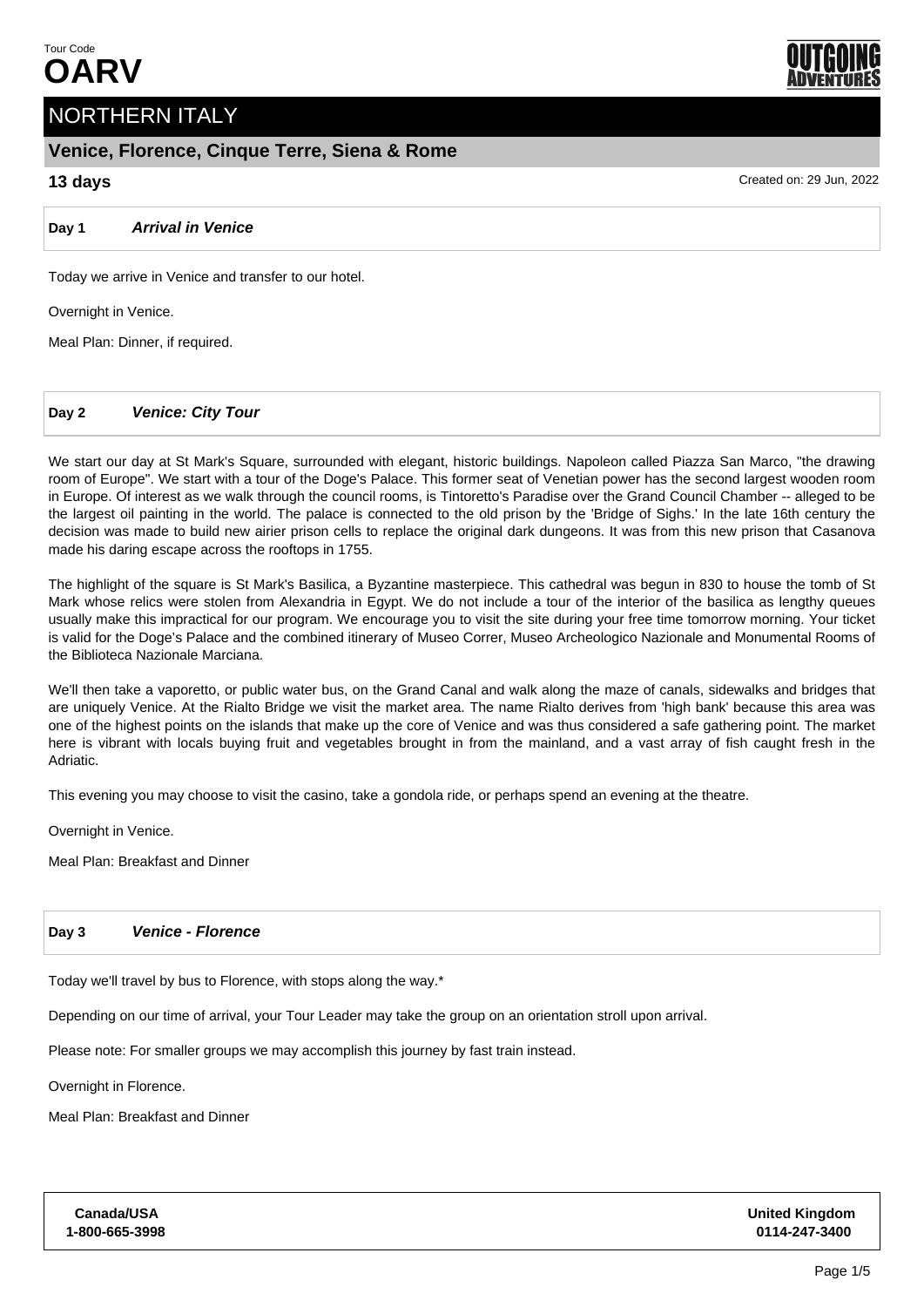

# **Day 4 Florence: Duomo, Ponte Vecchio & Uffizi Gallery**

This morning we visit the Cathedral of Santa Maria del Fiore (Duomo), complete with its magnificent red dome. Upon its completion in 1436, the dome was hailed as the greatest architectural achievement of its day, equaling, perhaps even surpassing, the monuments of antiquity. The cupola's diameter is greater than that of St Peter's in Rome and thenave is the third largest in Christendom. The Romanesque Baptistery, famous for its decorated bronze doors (named the "Gateway to Paradise" by Michelangelo), and the 81 m (266 feet) Giotto's Bell Tower.

We continue along the pedestrian mall to the Ponte Vecchio, the oldest bridge in Florence and the only one in the city to survive World War II. The Ponte Vecchio was built in 1345 and used to be lined with butchers' shops which have now been replaced by rows of gold and silver shops on both sides. At the Piazza Santa Croce, we stop to admire the facade of the Franciscan church of the same name. Inside we see the burial places of some of the most illustrious Italians, such as Michelangelo, Galileo, Machiavelli, Foscolo, Gentile and Rossini.

We also visit the Uffizi Gallery, Giorgio Vasari's extraordinary administrative buildings which he designed for Cosimo I Medici in the mid-sixteenth century. The galleries here contain the greatest collection of Italian artworks, including hundreds of paintings by such great artists as Botticelli, Leonardo da Vinci, Raphael, Michelangelo, Titian and Caravaggio. The galleries also contain one of the most famous paintings in the world -- Botticelli's 'Birth of Venus.'

Overnight in Florence.

Meal Plan: Breakfast

#### **Day 5 Florence: The Accademia**

Today we we'll have a guided tour of the Accademia, Europe's first academy of drawing, today housing a superb art collection including Michelangelo's David, the archetype of male beauty set in marble.

The afternoon is free to take in the atmosphere of this sophisticated city. Florence is also famous for its shopping, especially for leather articles, fashion in general, and its large street market.

Overnight in Florence.

Meal Plan: Breakfast

| Day 6 | <b>Florence - Lerici</b> |
|-------|--------------------------|
|-------|--------------------------|

Today we travel from Florence to Lerici, located on the dramatic Ligurian coast. Time-permitting en route, we may be able to make a stop in Lucca.

Not so known outside Italy, Lerici (pronounced ler-EE-chee) is a jumble of pastel buildings that jockey for attention with its beaches, crescent-shaped coves and rocky cliffs that melt into the sparkling sea. The imposing medieval castle that looms above Lerici's main piazza is the town's defining feature, but the scenic mile-and-a-half-long promenade that stretches along the waterfront is its most dazzling. After passing boats bobbing lazily in the harbour and tracts of enormous rocks where sunbathers lie like sea lions, the promenade winds past a string of beaches en route to a smaller stone castle that anchors the neighboring village of San Terenzo.

On arrival you should have some time to explore this charming town before dinner.

Overnight in Lerici.

Cana **1-800-**

Meal Plan: Breakfast and Dinner

| ıda/USA  | <b>United Kingdom</b> |
|----------|-----------------------|
| 665-3998 | 0114-247-3400         |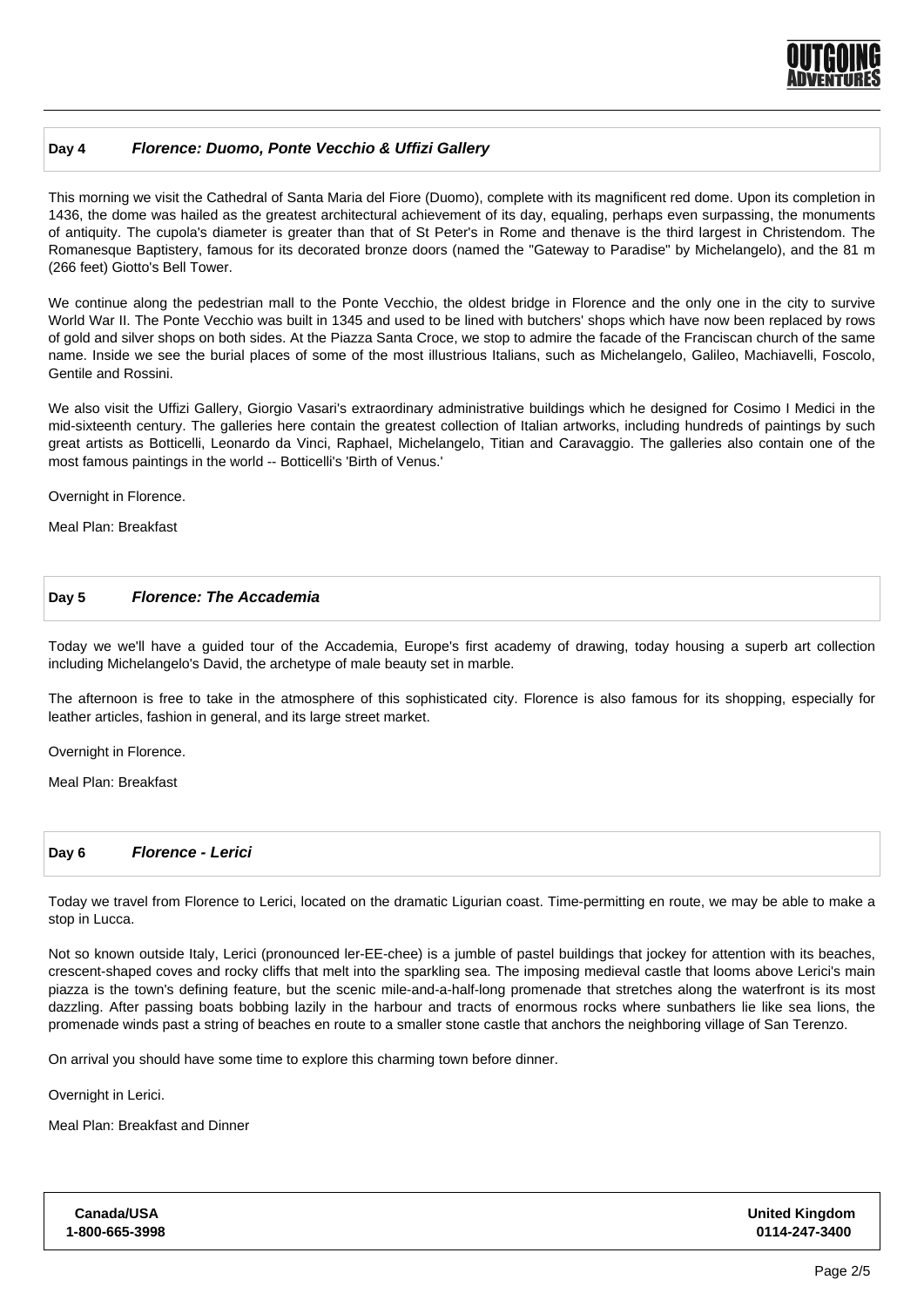

#### **Day 7 The Cinque Terre**

Today we travel by boat (+/- 90 min) along the Ligurian coast to village of Vernazza in the Cinque Terre (if weather does not permit, your Tour Leader will re-adjust our program to access the area by bus and / or rail). This spectacular section of the Italian Riviera is considered to rival the Amalfi Coast near Naples for its stunning views and gorgeous sunsets. Here we begin our easy-paced walk between the coastal villages.

Depending on variables such as group interest, weather, and trail conditions, we may walk as far as Corniglia, or continue to Manarola on foot or by train (included in our National Park entrance tickets). From Manarola we will walk the short and scenic (and easy) Via D'Amore -- Lover's Walk -- to Riomaggiore. Our day offers some flexibility whereby travellers not so keen on walking can opt out on certan sections, explore on their own, and meet up with the group later using their all-day train tickets.

From Riomaggiore we take the train 10 minutes to La Spezia where we meet up with our transport to take us back to neighbouring Lerici.

PLEASE NOTE: Due to the flooding that occurred in the region in late 2011, our day may need to be adjusted depending on what trails are open or under repair, and any repairs or re-construction occuring in the impacted villages.

Overnight in Lerici.

Meal Plan: Breakfast

#### **Day 8 Lerici - Pisa - Volterra - Siena**

Today we make our way to Siena with a full-day of sightseeing en route and in Siena on arrival. We'll make a brief stop in Pisa, where we will spend most of our time concentrating on the town's principal monuments -- the Duomo, the Baptistery, and the most famous structure in Pisa, the gravity-defying "Leaning Tower." We will take ample time to view and photograph the tower from the outside -- to climb the tower requires advance reservations and a considerable amount of time to queue for entry; time constraints make this impractical for our tour. Plus the throngs of tourists here can be a bit offputting - selfie and GO!

We then continue through beautiful and quintessential Tuscan rolling countryside to Volterra. Situated like many Etruscan cities on a high plateau, Volterra offers uninterrupted views over the surrounding hills; in many places the town's ancient Etruscan walls still stand. The exact origins of the Etruscans and when they arrived in Italy, are unknown. Their civilization was centred in the area between present-day Rome and Florence, and had its Golden Age from the eighth until the sixth century BC. After this period the Etruscan empire was gradually superseded by the rising power of Rome, although in the process, the Romans incorporated many aspects of Etruscan culture into their own society and beliefs.

We visit Volterra's famous Museo Guarnacci, which contains one of Italy's best collections of Etruscan artifacts. Pride of place in the museum goes to the collection of 600 Etruscan funerary urns, depicting many aspects of Etruscan customs and beliefs. We also visit the city walls and the Etruscan Gate with its basalt heads of Etruscan gods dating back to the sixth century BC. Before leaving Volterra we view the Roman amphitheatre, dating to the first century BC. This is one of the best preserved Roman theatres in Italy and enough of the original structure has survived to allow an almost complete reconstruction.

Continue to Siena, queen of Tuscany's hill towns. On arrival we check in to our hotel and then enjoy Siena on a walking tour. Indeed, the Siena city council was Europe's first to ban motor traffic from the city centre. Siena today seems frozen in time; the town has traditionally been Florence's rival as the centre of art and architecture in Tuscany. While Florence is known for its Renaissance art and buildings, Siena takes us straight back to the Middle Ages. Perhaps by preserving its original character more than any other city in Italy, Siena is a showcase of the Italian Gothic style. The walled city of Siena occupies three hill tops and contains a rich artistic heritage. Included on our guided walking tour of Siena's charming medieval streets and squares is a visit to the Duomo.

Overnight in Siena.

Meal Plan: Breakfast and Dinner

| Canada/USA     |  |
|----------------|--|
| 1-800-665-3998 |  |

**United Kingdom 0114-247-3400**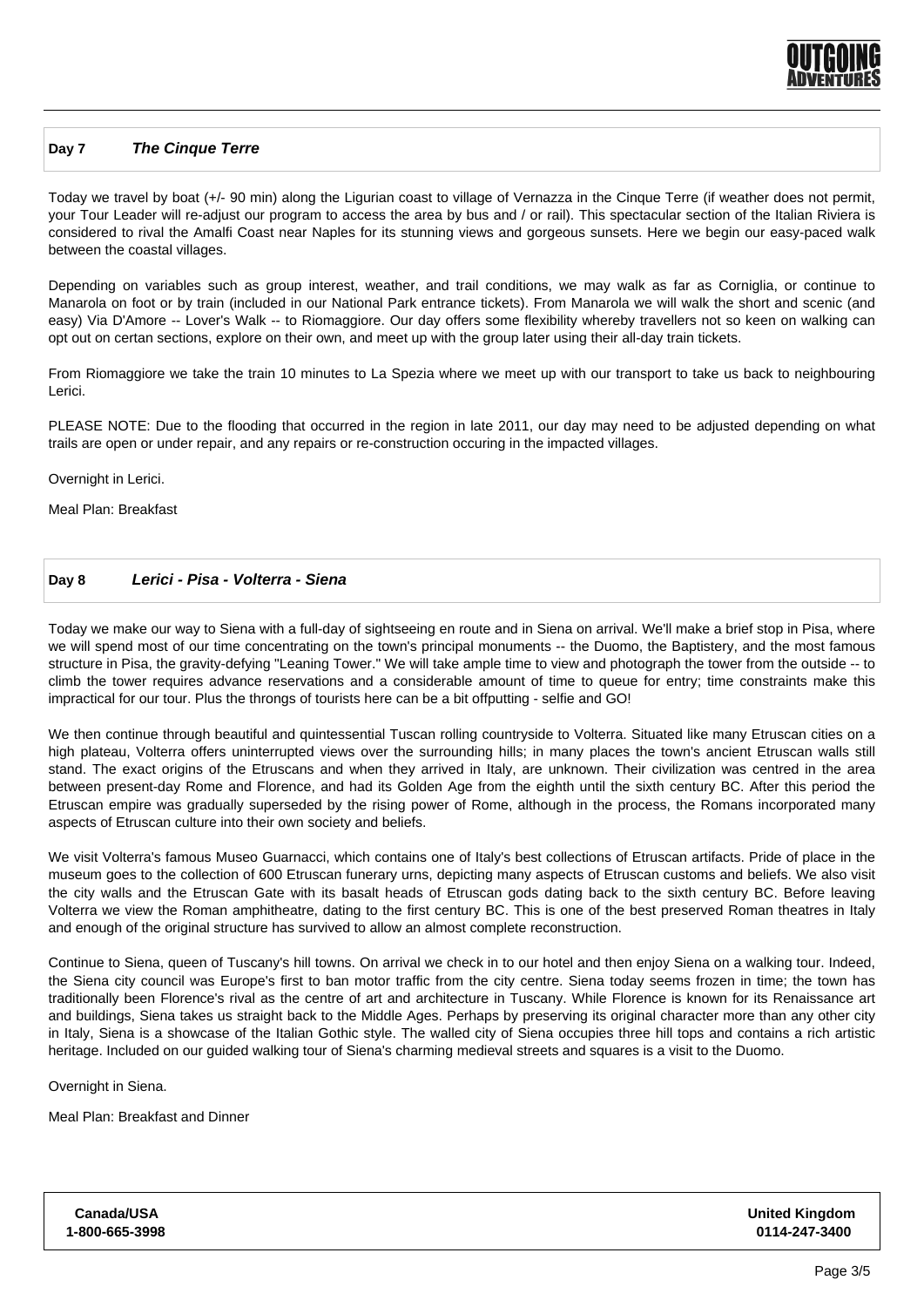

#### **Day 9 Siena & San Gimignano**

This morning we drive to San Gimignano, often called the 'Manhattan of Tuscany.' The medieval town preserves 13 of its noble brick towers, which give it a skyscraper skyline. Today its fortress-like severity is softened by the subtlety of its quiet, harmonious squares, and many of its places and churches are enhanced by Renaissance frescoes.

Our drive back to Siena takes us through the grape growing countryside for which the region is famous. We stop at a local winery for a wine tasting and lunch (included today).

The afternoon is free to explore Siena on your own. Dinner on your own this evening.

Overnight in Siena.

Meal Plan: Breakfast and Lunch

**Day 10 Siena - Rome**

Today we travel by road to Rome.\*

Few cities in the world are as beautiful as Rome, and few are as glamorous. The Eternal City's ancient monuments and spectacular galleries are looking more magnificent than ever after an extensive restoration program. Time and groiup interest-permitting, we may begin our Rome sightseeing today upon arrival.

\* Please note that for smaller groups we may choose to travel this distance by public bus service. The journey/bus is very comfortable and quicker than train, which involves inconvenient connections.

Overnight in Rome.

Meal Plan: Breakfast and Dinner

### **Day 11 Rome: The Vatican Museums & St. Peter's Basilica**

Today we begin our visit to Vatican City with a guided tour through the immense Vatican Museums.\* This amazing collection houses some of the most important Greek and Roman sculptures, Renaissance paintings, Flemish tapestries and mosaics in the world. Understandably this collection is visited by more than 3 million people a year. We also visit Michelangelo's Sistine Chapel to take in the breathtaking frescoes. Heading into the cavernous interior of St. Peter's Basilica we can appreciate it's many treasures including Michelangelo's Pieta. At the end of the tour we visit the elegantly symmetrical Piazza St. Pietro. The Vatican is a sovereign state with its own post office, broadcasting service and newspaper.

The afternoon is yours to explore this wonderful city on your own.

\* NOTE: Due to traffic problems and the fact that today's sites are reasonably close to each other, much of today's tour will occur on foot and with Rome's efficient public transit system (cost of tickets included).

Overnight in Rome.

Meal Plan: Breakfast

# **Day 12 Rome & the Colosseum**

**Canada/USA 1-800-665-3998** **United Kingdom 0114-247-3400**